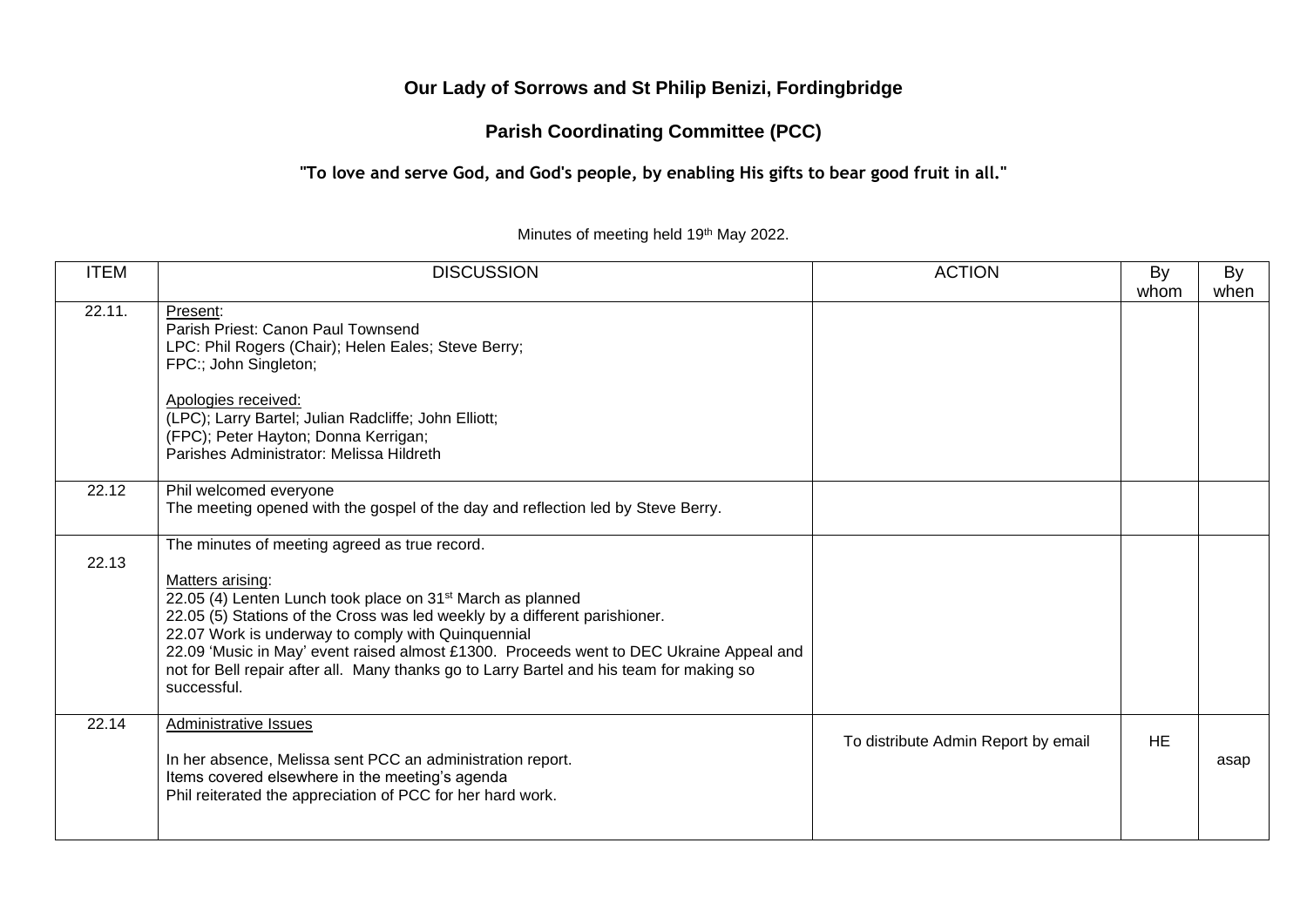| 22.15 | Pastoral Issues<br>1. Avon Stour Pastoral Area (ASPA) : A group to be known as Faith Matters has been formed.<br>The aims include working with vulnerable and marginalised to make a positive difference; To<br>act, with parishes, to identify those most in need and accompany them on their faith journey;<br>To engage the youth in Christ's work and offer them practical opportunities to develop their<br>relationship with Jesus.<br>Currently support is ongoing for the Youth with the trip to Lourdes, and with Travelling | Mission Statement of Faith Matters to be<br>sent to PCC members and also displayed<br>on Notice board in Hall. | <b>HE</b>        | June   |
|-------|---------------------------------------------------------------------------------------------------------------------------------------------------------------------------------------------------------------------------------------------------------------------------------------------------------------------------------------------------------------------------------------------------------------------------------------------------------------------------------------------------------------------------------------|----------------------------------------------------------------------------------------------------------------|------------------|--------|
|       | people.<br>There is representation from each ASPA parish. Helen Eales is currently there for<br>Fordingbridge and will report to Canon Paul. Each Parish is invited to form a group to<br>provide leadership to reflect local needs. Canon Paul is enthusiastic about this initiative.                                                                                                                                                                                                                                                | To invite a number of people to form<br>Fordingbridge group.                                                   | <b>PJT</b>       |        |
|       | 2. Synodal Questionnaires and Meetings: Postpone as Larry Bartel not in attendance.<br>3. Diocesan Strategic Plans. Meeting in Eastleigh which Donna Kerrigan and John Elliott<br>were due to attend was cancelled.  Parish meetings should take place before July.  We<br>need the presentation materials.<br>Dismay was expressed that so little effort was made to obtain 'grass roots' opinions by the<br>Diocesan organisers.                                                                                                    | To obtain presentation materials if<br>possible and decide on next steps.                                      | HE&<br>MH        |        |
|       | 4. Social Events: Following the success of 'Music in May', we would like to build on that<br>with a variety of other things. We have had offers from John Elliott and George Fanning.                                                                                                                                                                                                                                                                                                                                                 | To approach JE and GF re their ideas.                                                                          | PR&HE            | 18June |
|       | 5. In Memoriam board: Agreed that there will be a designated board in the hall for<br>parishioners who have died since 2019.                                                                                                                                                                                                                                                                                                                                                                                                          | Set up board                                                                                                   | <b>HE</b>        |        |
|       | 6. CAFOD: The campaign this year is entitles 'Fix the Food System' addressing the<br>imbalance of supplies of food and those going hungry.<br>This year CAFOD is celebrating 60 years since its inception this. The Fordingbridge group<br>was set up in 1992 and Ringwood joined with us to form the Joint Parishes group shortly<br>afterwards. It may be possible to ask for a Papal blessing next year for our group.                                                                                                             | To raise the Papal blessing with Joint<br>CAFOD group                                                          | <b>HE</b>        |        |
| 22.16 | Health & Safety:                                                                                                                                                                                                                                                                                                                                                                                                                                                                                                                      |                                                                                                                |                  |        |
|       | 1. The fire drill was run though. Hi-Viz jackets for marshals to be kept in the hall for<br>use in event of fire.                                                                                                                                                                                                                                                                                                                                                                                                                     | To arrange for Hi-Viz vests to be placed in<br>Hall.                                                           | PR&<br><b>NW</b> |        |
|       | 2. The address for all emergency services is 15 Salisbury Road. SP6 1EG This is NOT<br>on Whitsbury Road - post code directs to footpath at rear for Homebridge House).<br>There's a 3 word location code as follows: MORNINGS; VOWING; RESONATED                                                                                                                                                                                                                                                                                     | Notice in porch to clarify this                                                                                | <b>HE</b>        | 1 June |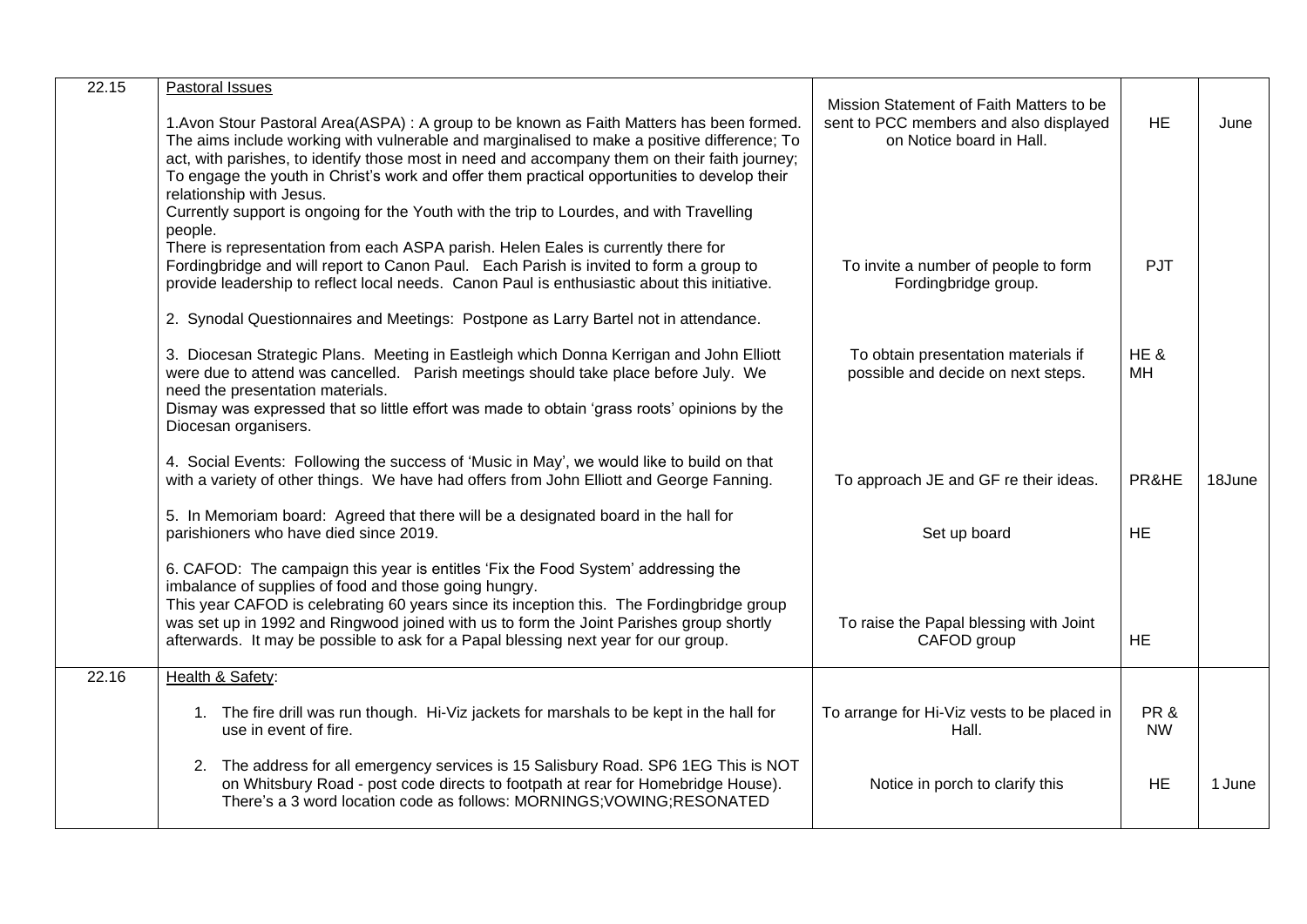|       | 3. There is a new First Aid box and the old one has been sent to Ukraine.                                                                                                                                                                                                                                                                               |                                                                             |            |         |
|-------|---------------------------------------------------------------------------------------------------------------------------------------------------------------------------------------------------------------------------------------------------------------------------------------------------------------------------------------------------------|-----------------------------------------------------------------------------|------------|---------|
| 22.17 | Finance Issues:                                                                                                                                                                                                                                                                                                                                         |                                                                             |            |         |
|       | 1. Heating costs will start to rise in light of national energy cost pressures. Cost saving<br>strategies have already been actioned.                                                                                                                                                                                                                   | To consider how further cost saving can<br>be achieved.                     | All        | Ongoing |
|       | 2. Contactless Tech has been thoroughly explored and is being trialled for 1 year. Gift<br>Aid will still be used and small cash donations will continue to have Gift Aid applied.                                                                                                                                                                      |                                                                             |            |         |
|       | 3. Charities such as CAFOD can also use this contactless facility.                                                                                                                                                                                                                                                                                      |                                                                             |            |         |
|       | 4. We are still negotiating with Homebridge House about repairs to the shared drive<br>which has developed pot holes.                                                                                                                                                                                                                                   | Maintain negotiations with Homebridge<br>House                              | <b>PR</b>  | Ongoing |
| 22.18 | Churches Together in Fordingbridge and District: (CTFD)                                                                                                                                                                                                                                                                                                 |                                                                             |            |         |
|       | 1. PCC would like to apply to be a Fairtrade Parish. Phil knows someone who is a<br>Fairtrade rep in Hyde and offered to find out more.                                                                                                                                                                                                                 | To explore what criteria is needed and<br>how to apply for Fairtrade status | <b>PR</b>  |         |
|       | 2. Ringwood Churches Together distribute Hope magazine and have asked CTFD to<br>pay towards additional copies. This reduces item costs and will facilitate distribution<br>in Fordingbridge and District - including our own church and hall, etc. This was<br>agreed.                                                                                 | To confirm agreement with CTFD                                              | MH         |         |
|       | We need someone to act as our representative now Jan Brian has moved away.<br>3.                                                                                                                                                                                                                                                                        | To Invite a parishioner to be our CTFD<br>rep.                              | PR&<br>PJT |         |
| 22.19 | <b>AOB</b>                                                                                                                                                                                                                                                                                                                                              |                                                                             |            |         |
|       | Canon Paul brought up the subject of the Easter Triduum. It is becoming impractical<br>1.<br>and costly to use two priests to serve both churches simultaneously. If services<br>were to be held in one church, (for example alternate years) it was pointed out that a<br>designated form of transport may have to be made available and not to expect | To continue to explore options                                              | PJT        | Ongoing |
|       | people to rely on goodwill lifts.                                                                                                                                                                                                                                                                                                                       | To pin up minutes in hall.                                                  | <b>HE</b>  | Ongoing |
|       | 2. Now the hall is back in full use, the minutes of this meeting can be pinned up on the                                                                                                                                                                                                                                                                |                                                                             |            |         |
|       | notice board again.                                                                                                                                                                                                                                                                                                                                     | To start work on Parking sign posts                                         | <b>JS</b>  | Ongoing |
|       | 3. The posts of the 'Church Parking Only' signs have rotted and need replacing.                                                                                                                                                                                                                                                                         |                                                                             |            |         |
|       | 4. There is still a need for the church to be signposted where drivers can clearly see<br>where to turn in. Under the Homebridge House sign would suffice.                                                                                                                                                                                              | C/F item for next Agenda                                                    | <b>HE</b>  |         |